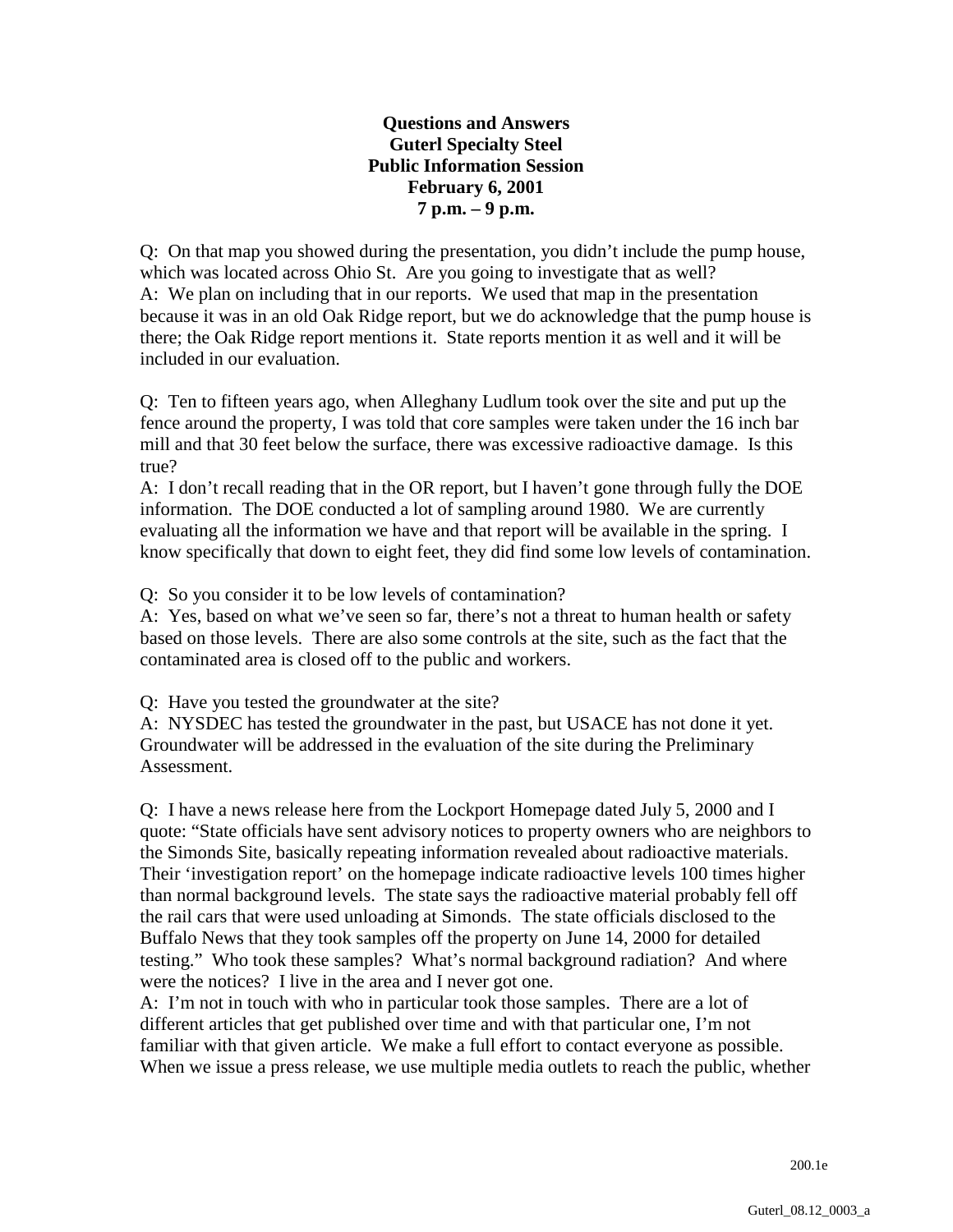it's radiobroadcasts, television broadcasts, or written media. Whose role it was to notify you of the sampling, I'm not familiar with that process and can't comment. NYSDEC: I was involved in the survey in that area, and 100 times background was an area thrown out there to give people some perspective. The area that of concern is along the rail spur that is out behind the facility. There were some areas that we found that had some elevated levels found with our survey meters when we took the samples. It's not conclusive, and again, 100 times is not a number you can give any credence to. These are isolated little areas. As to why you didn't receive notice of these samplings, I know our office handed out fliers to neighboring residents, and I really don't know why you didn't get one.

Q: Was there any radioactive material milled prior to 1948?

A: All historical information indicates that contracts were initiated in 1948 and a second contract issues started in the early 1950's and took it all the way to 1956. That's the period of time the historical data indicates the contracts for the AEC were in effect.

Q: Is there contamination outside the site?

A: At this point, we don't' have any evidence that says contamination has migrated off the site. We're not saying it isn't there, but we have no reason to believe that there's contamination outside the site at this time.

Q: Have you taken samples?

A: There are small areas outside the areas of concern that we've been talking about that have been identified by ORISE. There were small isolated surveys performed throughout the plant as well as some areas outside boundaries of the plant. This is data we are currently evaluating and you'll see our conclusions and recommendations in the report.

Q: I've tracked information through the Internet that clearly shows the AEC work went on at Guterl throughout the 1960's. These are reports that were released by Hanford. A: I assure you we're going to be as comprehensive as possible when researching all the data and take all information under consideration.

## Q: What about other chemical contamination?

A: We recognize that there's potential chemical contamination at the site. When we do our evaluations, or workers have to wear protective clothing, so we have to know what the conditions are before we go in there. NYS has collected information on the chemical components at the site. Our primary focus is the radiation, that's our main objective and the reason why, in fact, FUSRAP was created. But we don't go into sites blindly and start remediating. We'll know what's there before we do anything.

Q: Have presses and equipment been moved from the facility?

A: At this point, all we know that has been removed from the site is the raw material. We've scanned equipment in the old section and have determined that in their current condition they pose no threat to human health and the environment.